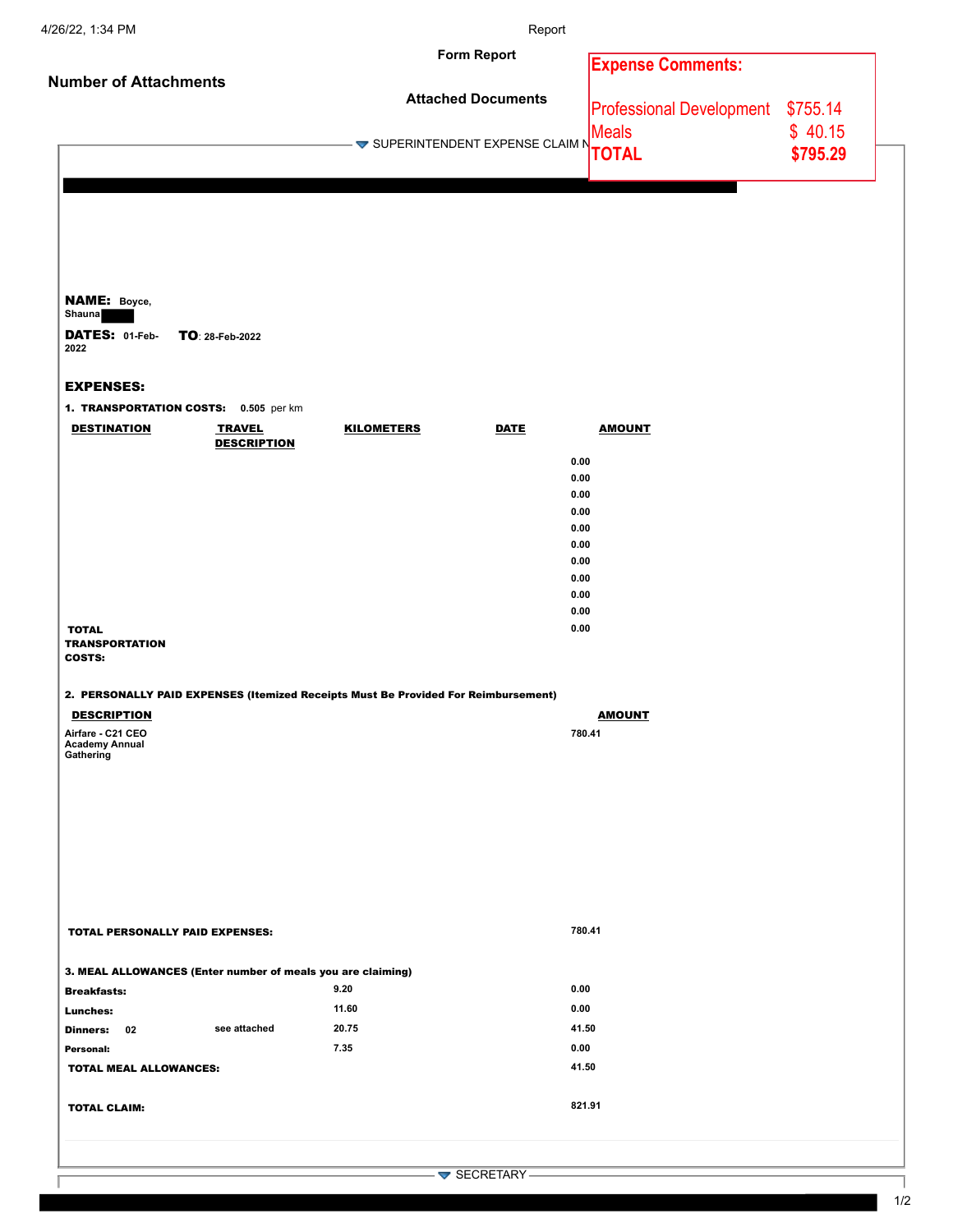| <b>GL Account Number</b>                                  | <b>Taxes Included</b> | Amount                                      | <b>Tax Code</b>                               | <b>Tax Amount</b>          |
|-----------------------------------------------------------|-----------------------|---------------------------------------------|-----------------------------------------------|----------------------------|
|                                                           | V                     | 780.41                                      | $\mathbf{1}$                                  | 37.16                      |
|                                                           |                       | 41.50                                       | $\mathbf{1}$                                  | 1.98                       |
|                                                           |                       |                                             | <b>Total Without Taxes:</b>                   | 782.77                     |
|                                                           |                       |                                             | <b>Tax Total:</b><br><b>Total With Taxes:</b> | 39.14<br>821.91            |
|                                                           |                       |                                             |                                               |                            |
|                                                           |                       | - <b>▼</b> AUTHORIZER SECTION-              |                                               |                            |
|                                                           |                       |                                             |                                               |                            |
|                                                           |                       |                                             |                                               |                            |
|                                                           |                       |                                             |                                               |                            |
|                                                           |                       |                                             |                                               |                            |
|                                                           |                       |                                             |                                               |                            |
|                                                           |                       |                                             |                                               |                            |
|                                                           |                       |                                             |                                               |                            |
| <b>Authorizer Comment</b>                                 |                       |                                             |                                               |                            |
|                                                           |                       |                                             |                                               |                            |
|                                                           |                       |                                             |                                               |                            |
|                                                           |                       | $-\blacktriangleright$ AUTHORIZER SECTION-  |                                               |                            |
|                                                           |                       |                                             |                                               |                            |
|                                                           |                       |                                             |                                               |                            |
|                                                           |                       |                                             |                                               |                            |
|                                                           |                       |                                             |                                               |                            |
|                                                           |                       |                                             |                                               |                            |
|                                                           |                       |                                             |                                               |                            |
| <b>Authorizer Comment</b>                                 |                       |                                             |                                               |                            |
|                                                           |                       |                                             |                                               |                            |
|                                                           |                       |                                             |                                               |                            |
|                                                           |                       | ACCOUNTS PAYABLE -                          |                                               |                            |
|                                                           |                       |                                             |                                               |                            |
|                                                           |                       |                                             |                                               |                            |
|                                                           |                       |                                             |                                               |                            |
|                                                           |                       |                                             |                                               |                            |
| FISCAL PERIOD : 202207                                    |                       |                                             |                                               |                            |
| <b>VENDOR NUMBER:</b>                                     | - Boyce, Shauna       |                                             |                                               |                            |
|                                                           |                       |                                             |                                               |                            |
|                                                           |                       | <b>Click here to show GL Coding Section</b> | Y                                             |                            |
|                                                           |                       |                                             |                                               |                            |
|                                                           |                       |                                             |                                               |                            |
| <b>GL Account Number</b>                                  | <b>Taxes Included</b> | Amount<br>780.41                            | <b>Tax Code</b><br>$\mathbf{1}$               | <b>Tax Amount</b><br>37.16 |
|                                                           | Ø                     | 41.50                                       | $\mathbf{1}$                                  | 1.98                       |
|                                                           | M                     |                                             | <b>Total Without Taxes:</b>                   | 782.77                     |
|                                                           |                       |                                             | <b>Tax Total:</b>                             | 39.14                      |
|                                                           |                       |                                             | <b>Total With Taxes:</b>                      | 821.91                     |
| EXPENSE CLAIM: Airfare - C21 CEO Academy Annual Gathering |                       |                                             |                                               |                            |
|                                                           |                       |                                             |                                               |                            |

J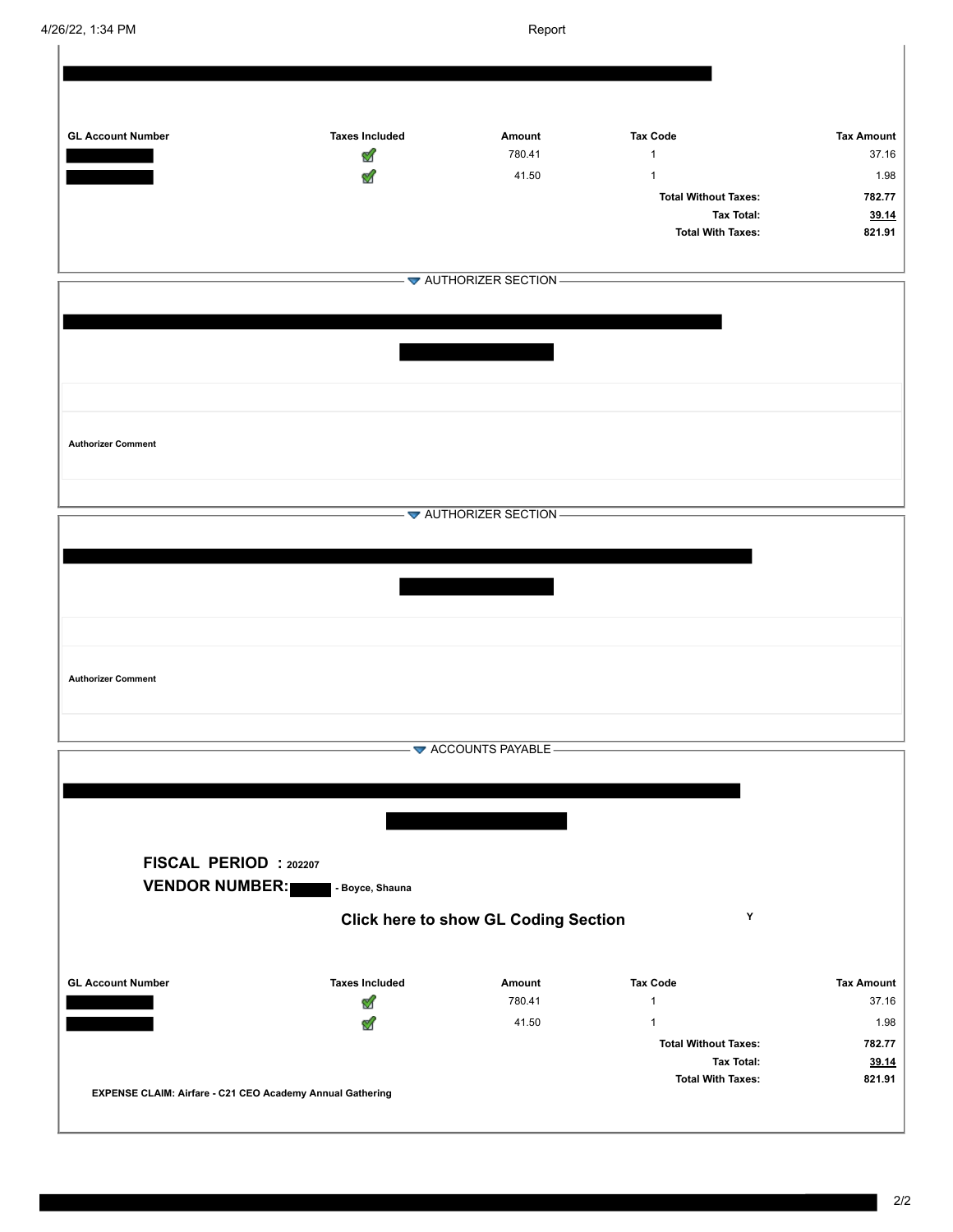## **Superintendent Expenses**

# **February 1-28, 2022**

| <b>DATE</b>  | <b>MEETING</b>                | <b>EXPENSE</b> |
|--------------|-------------------------------|----------------|
| Feb 16, 2022 | Attendance Area Engagement -  | Dinner         |
|              | <b>PVS</b>                    |                |
| Feb 24, 2022 | Local ATA Speaking Engagement | Dinner         |
|              |                               |                |
|              |                               |                |
|              |                               |                |
|              |                               |                |
|              |                               |                |
|              |                               |                |
|              |                               |                |
|              |                               |                |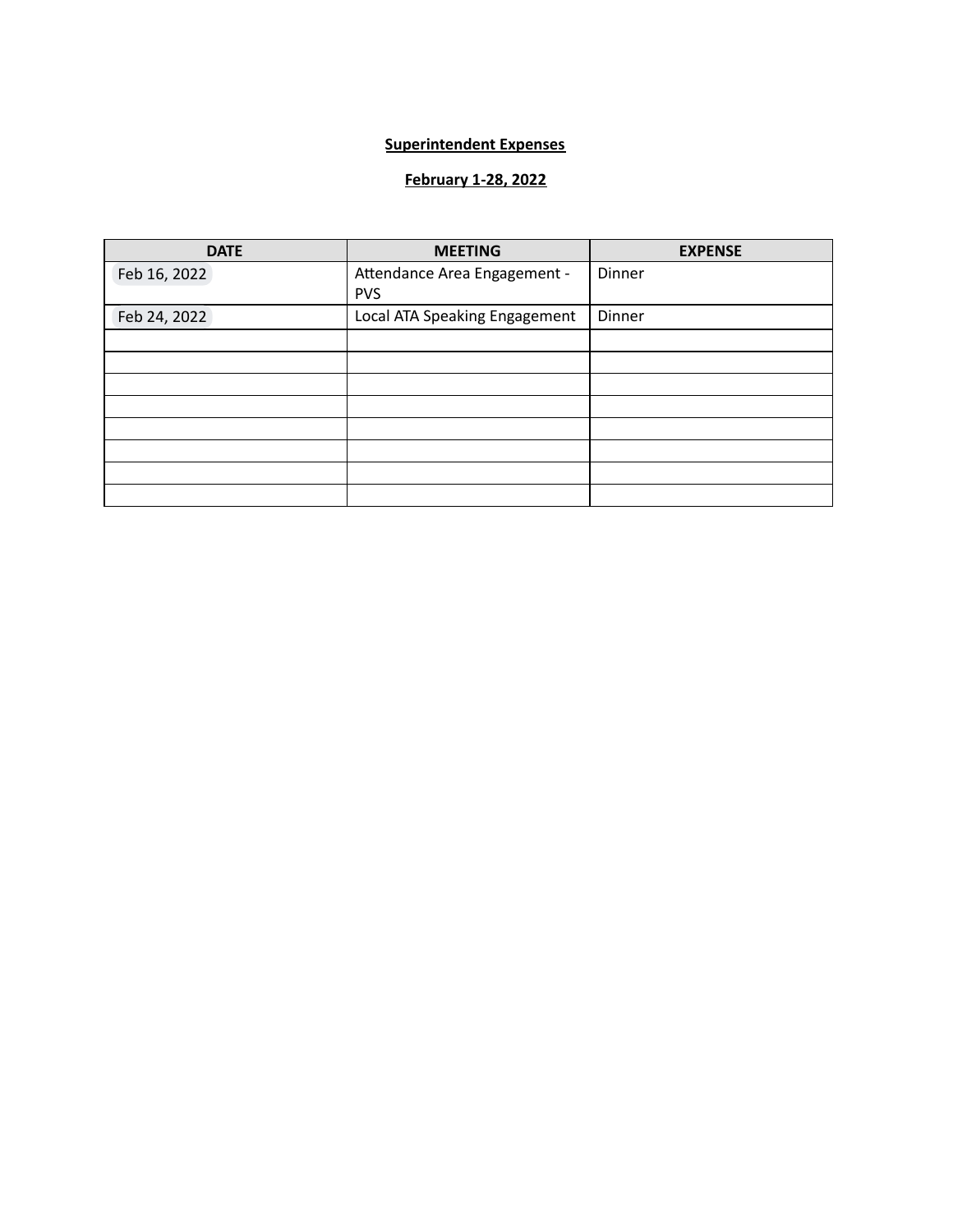

## eTicket Receipt

#### **Prepared For** BOYCE/SHAUNA

**Expense Comments:**

C21 CEO Academy Annual Gathering Airfare to Winnipeg

\$755.14

| RESERVATION CODE       | <b>ICGTEO</b>  |
|------------------------|----------------|
| <b>ISSUE DATE</b>      | 19Feb22        |
| <b>TICKET NUMBER</b>   |                |
| <b>ISSUING AIRLINE</b> | <b>WESTJET</b> |
| <b>ISSUING AGENT</b>   | WestJet/SDX    |
| FREQUENT FLYER NUMBER  |                |

## Itinerary Details

| <b>TRAVEL</b><br><b>DATE</b> | <b>AIRLINE</b>           | <b>DEPARTURE</b>                             | ARRIVAL                                      | OTHER NOTES                                                                                                                                               |
|------------------------------|--------------------------|----------------------------------------------|----------------------------------------------|-----------------------------------------------------------------------------------------------------------------------------------------------------------|
| 17May22                      | <b>WESTJET</b><br>WS 572 | EDMONTON INTL AB,<br>CANADA<br>Time<br>19:15 | WINNIPEG MB.<br>CANADA<br>Time<br>22:04      | Cabin ECONOMY<br>Seat Number 12A - (CONFIRMED)<br>Baggage Allowance 1 PIECE<br>Booking Status OK TO FLY<br>Fare Basis LCVD0LFS<br>Not Valid After 17MAY23 |
| 20May22                      | <b>WESTJET</b><br>WS 147 | WINNIPEG MB,<br>CANADA<br>Time<br>14:40      | EDMONTON INTL AB,<br>CANADA<br>Time<br>15:40 | Cabin ECONOMY<br>Seat Number 12A - (CONFIRMED)<br>Baggage Allowance 1 PIECE<br>Booking Status OK TO FLY<br>Fare Basis LCVD0HFS<br>Not Valid After 17MAY23 |

## Allowances

Baggage Allowance

YEG to YWG - 1 Piece WESTJET , each piece up to 50 pounds/23 kilograms and up to 62 linear inches/158 linear centimeters Prices of additional baggage pieces:

1. 50.00 CAD up to 50 pounds/23 kilograms and up to 62 linear inches/158 linear centimeters

YWG to YEG - 1 Piece WESTJET , each piece up to 50 pounds/23 kilograms and up to 62 linear inches/158 linear centimeters Prices of additional baggage pieces:

1. 50.00 CAD up to 50 pounds/23 kilograms and up to 62 linear inches/158 linear centimeters

ADDITIONAL ALLOWANCES AND/OR DISCOUNTS MAY APPLY DEPENDING ON FLYER-SPECIFIC FACTORS /E.G. FREQUENT

FLYER STATUS/MILITARY/ CREDIT CARDFORM OF PAYMENT/EARLY PURCHASE OVER INTERNET,ETC

Carry On Allowances

YEG to YWG , YWG to YEG - 1 Piece (WS - WESTJET) carry on hand baggage

Carry On Charges

YEG to YWG , YWG to YEG - (WS - WESTJET) - Carry-on fees unknown - contact carrier

# Payment/Fare Details

| Form of Payment                    | <b>CREDIT CARD</b>                                          |
|------------------------------------|-------------------------------------------------------------|
| Fare Calculation Line              | <b>YEA WS</b>                                               |
| Fare                               | CAD 596.00                                                  |
| Taxes/Fees/Carrier-Imposed Charges | CAD 60.00 YOI (OTHER AIR TRANSPORTATION<br><b>CHARGES</b> ) |
|                                    | CAD 33.51 XG8 (GOODS AND SERVICES TAX (GST))                |
|                                    | CAD 14.25 CA4 (AIR TRAVELLERS SECURITY CHARGE)              |
|                                    | CAD 73.00 SQ (AIRPORT IMPROVEMENT FEE (AIF))                |
|                                    | CAD 3.65 XG9 (GOODS AND SERVICES TAX (GST))                 |
| Total                              | CAD 780.41                                                  |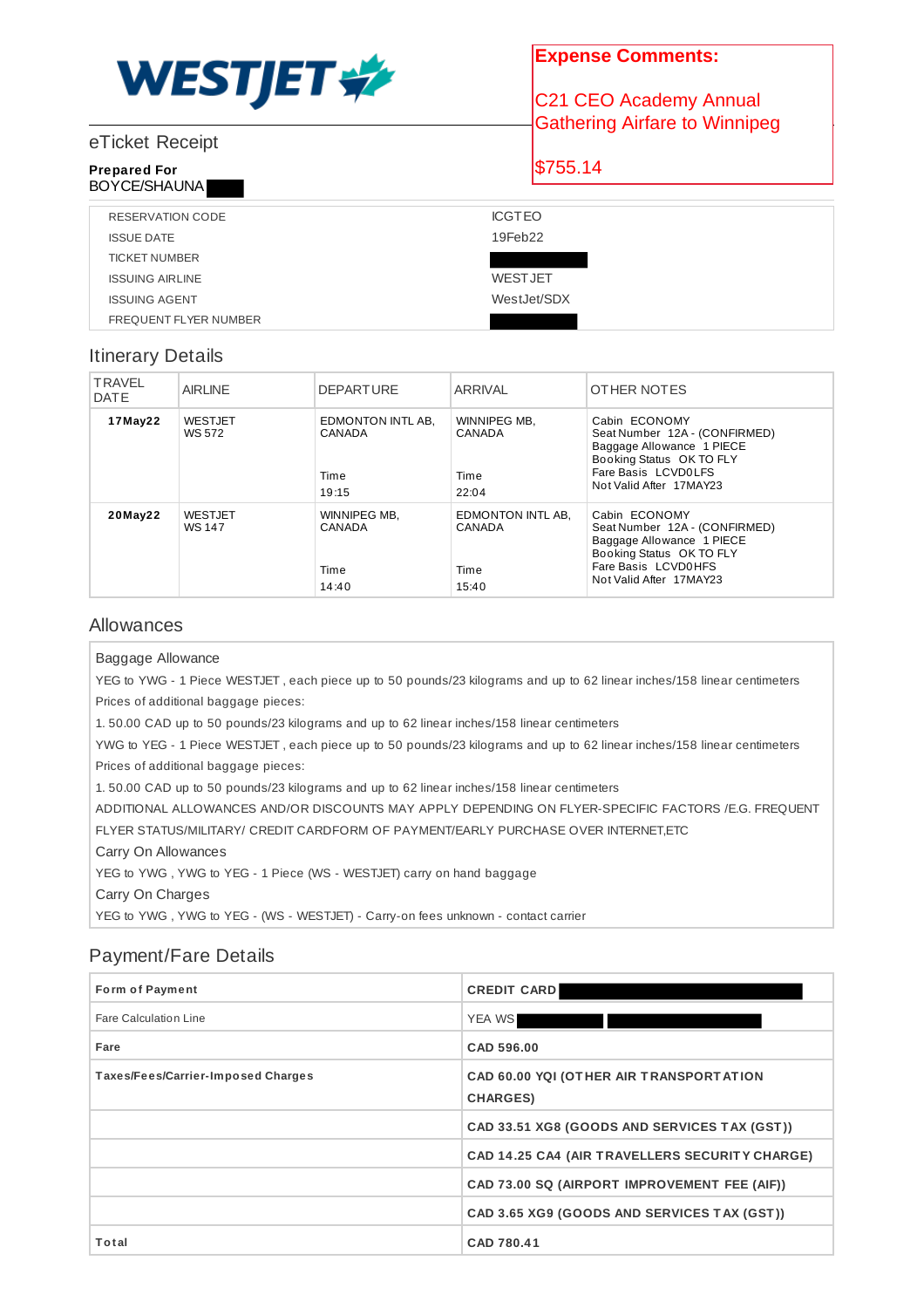**Positive identification required for airport check in**

**Notice:**

### **QST # 1202807956TQ0001 GST # 866112535**

Baggage fees are charged in CAD or USD by direction depending on point of departure. Guests departing the United States, Latin America and the Caribbean will pay baggage fees in USD. Please see <https://www.westjet.com/en-ca/travel-info/fares/service-fees> for more information.

Passengers embarking upon a journey involving an ultimate destination or a stop in a country other than the country of departure are advised that the provisions of an international treaty (the Warsaw Convention, the 1999 Montreal Convention, or other treaty), as well as a carrier's own contract of carriage or tariff provisions, may be applicable to their entire journey, including any portion entirely within the countries of departure and destination. The applicable treaty governs and may limit the liability of carriers to passengers for death or personal injury, destruction or loss of, or damage to, baggage, and for delay of passengers and baggage.

Additional protection can usually be obtained by purchasing insurance from a private company. Such insurance is not affected by any limitation of the carrier's liability under an international treaty. For further information please consult your airline or insurance company representative.

**Data Protection Notice:** Your personal data will be processed in accordance with the applicable carrier's privacy policy and, if your booking is made via a reservation system provider ("GDS"), with its privacy policy. These are available at http://www.iatatravelcenter.com/privacy or from the carrier or GDS directly. You should read this documentation, which applies to your booking and specifies, for example, how your personal data is collected, stored, used, disclosed and transferred. (applicable for interline carriage)

**[Important](https://www.westjet.com/fr-ca/a-propos/legal/modalites-conditions-voyages/vols-westjet) Legal Notices**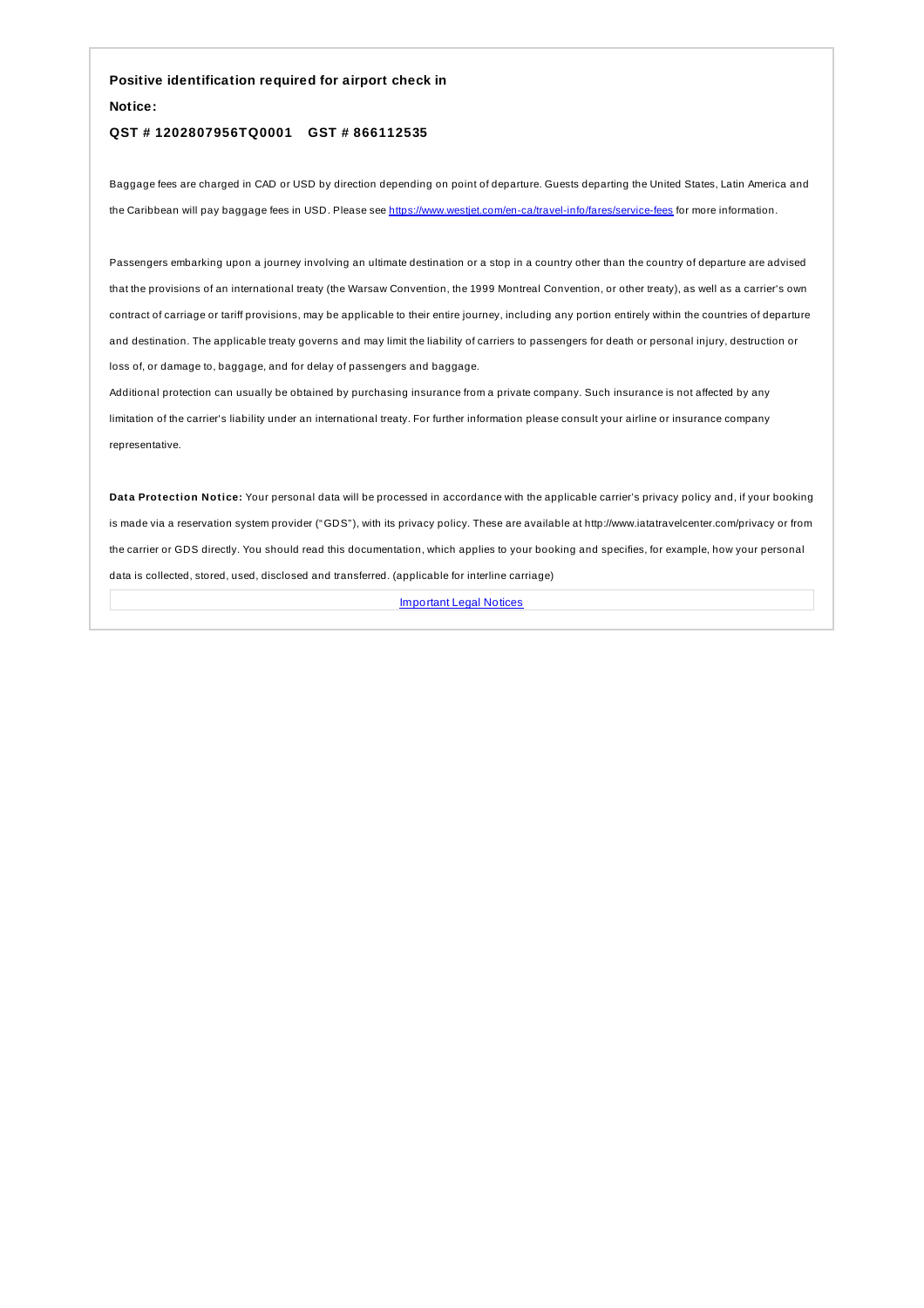|                              | <b>Form Report</b>                                      | <b>Expense Comments:</b>             |
|------------------------------|---------------------------------------------------------|--------------------------------------|
| <b>Number of Attachments</b> | <b>Attached Documents</b>                               | Mileage \$34.70<br>\$60.24<br>lMeals |
|                              | $\blacktriangleright$ SUPERINTENDENT EXPENSE CLAIM NEW- | <b>TOTAL \$94.94.</b>                |

NAME: **Boyce, Shauna** 

DATES: **01-Mar-**TO: **31-Mar-2022 2022**

### EXPENSES:

1. TRANSPORTATION COSTS: **0.505** per km

| <b>DESTINATION</b>                              | <b>TRAVEL</b><br><b>DESCRIPTION</b>     | <b>KILOMETERS</b> | <b>DATE</b> | <b>AMOUNT</b> |
|-------------------------------------------------|-----------------------------------------|-------------------|-------------|---------------|
| Fantasyland Hotel -                             | <b>CASS Conference/AGM</b>              | 56                | 17-Mar-2022 | 28.28         |
| <b>Prescott Learning</b><br>Centre              | <b>Attendance Area</b><br><b>Review</b> | 15                | 03-Mar-2022 | 7.58          |
|                                                 |                                         |                   |             | 0.00          |
|                                                 |                                         |                   |             | 0.00          |
|                                                 |                                         |                   |             | 0.00          |
|                                                 |                                         |                   |             | 0.00          |
|                                                 |                                         |                   |             | 0.00          |
|                                                 |                                         |                   |             | 0.00          |
|                                                 |                                         |                   |             | 0.00          |
|                                                 |                                         |                   |             | 0.00          |
| <b>TOTAL</b><br><b>TRANSPORTATION</b><br>COSTS: |                                         |                   |             | 35.86         |

### 2. PERSONALLY PAID EXPENSES (Itemized Receipts Must Be Provided For Reimbursement)

| <b>DESCRIPTION</b> | <b>AMOUNT</b> |
|--------------------|---------------|
|                    |               |

| <b>TOTAL PERSONALLY PAID EXPENSES:</b>                      |       | 0.00  |
|-------------------------------------------------------------|-------|-------|
| 3. MEAL ALLOWANCES (Enter number of meals you are claiming) |       |       |
| <b>Breakfasts:</b>                                          | 9.20  | 0.00  |
| Lunches:                                                    | 11.60 | 0.00  |
| see attached<br>Dinners:<br>03                              | 20.75 | 62.25 |
| Personal:                                                   | 7.35  | 0.00  |
| <b>TOTAL MEAL ALLOWANCES:</b>                               |       | 62.25 |
|                                                             |       |       |
| <b>TOTAL CLAIM:</b>                                         |       | 98.10 |

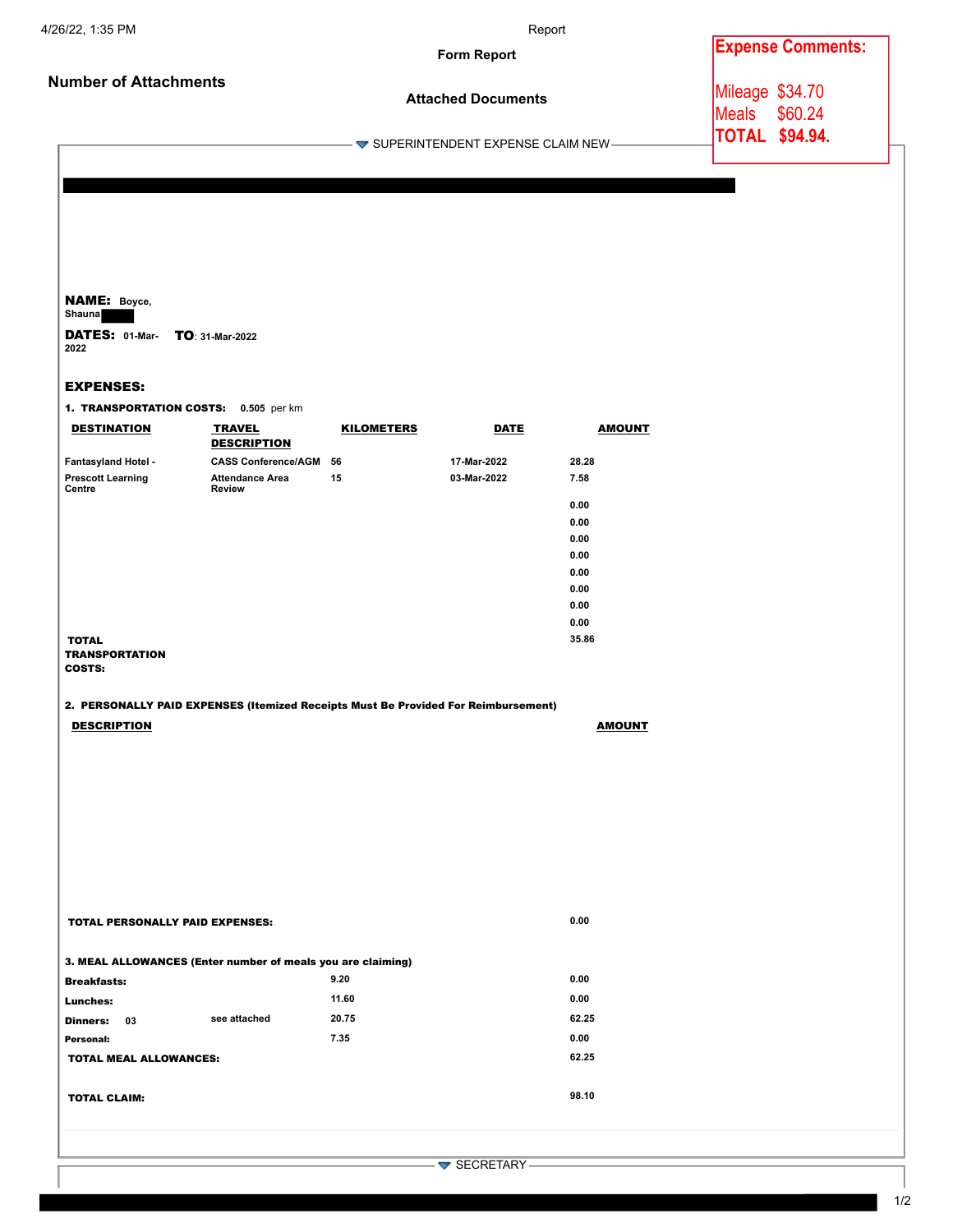| 4/26/22, 1:35 PM                                                                                                     | Report                |                                             |                             |                   |
|----------------------------------------------------------------------------------------------------------------------|-----------------------|---------------------------------------------|-----------------------------|-------------------|
|                                                                                                                      |                       |                                             |                             |                   |
|                                                                                                                      |                       |                                             |                             |                   |
|                                                                                                                      |                       |                                             |                             |                   |
| <b>GL Account Number</b>                                                                                             | <b>Taxes Included</b> | Amount                                      | <b>Tax Code</b>             | <b>Tax Amount</b> |
| <u>e servizioni di un statistico di un statistico di un statistico di un statistico di un statistico di un stati</u> | ⅆ                     | 35.86                                       | $\mathbf{1}$                | 1.71              |
|                                                                                                                      |                       | 62.25                                       | $\mathbf{1}$                | 2.96              |
|                                                                                                                      |                       |                                             | <b>Total Without Taxes:</b> | 93.44             |
|                                                                                                                      |                       |                                             | <b>Tax Total:</b>           | 4.67              |
|                                                                                                                      |                       |                                             | <b>Total With Taxes:</b>    | 98.11             |
|                                                                                                                      |                       |                                             |                             |                   |
|                                                                                                                      |                       | $-\blacktriangleright$ AUTHORIZER SECTION - |                             |                   |
|                                                                                                                      |                       |                                             |                             |                   |
|                                                                                                                      |                       |                                             |                             |                   |
|                                                                                                                      |                       |                                             |                             |                   |
|                                                                                                                      |                       |                                             |                             |                   |
|                                                                                                                      |                       |                                             |                             |                   |
|                                                                                                                      |                       |                                             |                             |                   |
|                                                                                                                      |                       |                                             |                             |                   |
|                                                                                                                      |                       |                                             |                             |                   |
| <b>Authorizer Comment</b>                                                                                            |                       |                                             |                             |                   |
|                                                                                                                      |                       |                                             |                             |                   |
|                                                                                                                      |                       |                                             |                             |                   |
|                                                                                                                      |                       | $-\blacktriangleright$ AUTHORIZER SECTION - |                             |                   |
|                                                                                                                      |                       |                                             |                             |                   |
|                                                                                                                      |                       |                                             |                             |                   |
|                                                                                                                      |                       |                                             |                             |                   |
|                                                                                                                      |                       |                                             |                             |                   |
|                                                                                                                      |                       |                                             |                             |                   |
|                                                                                                                      |                       |                                             |                             |                   |
|                                                                                                                      |                       |                                             |                             |                   |
| <b>Authorizer Comment</b>                                                                                            |                       |                                             |                             |                   |
|                                                                                                                      |                       |                                             |                             |                   |
|                                                                                                                      |                       |                                             |                             |                   |
|                                                                                                                      |                       |                                             |                             |                   |
|                                                                                                                      |                       | ACCOUNTS PAYABLE-                           |                             |                   |
|                                                                                                                      |                       |                                             |                             |                   |
|                                                                                                                      |                       |                                             |                             |                   |
|                                                                                                                      |                       |                                             |                             |                   |
|                                                                                                                      |                       |                                             |                             |                   |
| FISCAL PERIOD : 202208                                                                                               |                       |                                             |                             |                   |
| <b>VENDOR NUMBER:</b>                                                                                                | - Boyce, Shauna       |                                             |                             |                   |
|                                                                                                                      |                       |                                             |                             |                   |
|                                                                                                                      |                       | <b>Click here to show GL Coding Section</b> | Y                           |                   |
|                                                                                                                      |                       |                                             |                             |                   |
|                                                                                                                      |                       |                                             |                             |                   |
| <b>GL Account Number</b>                                                                                             | <b>Taxes Included</b> | Amount                                      | <b>Tax Code</b>             | <b>Tax Amount</b> |
|                                                                                                                      | ⅆ                     | 35.86                                       | $\mathbf{1}$                | 1.71              |
|                                                                                                                      | M                     | 62.25                                       | $\mathbf{1}$                | 2.96              |
|                                                                                                                      |                       |                                             | <b>Total Without Taxes:</b> | 93.44             |
|                                                                                                                      |                       |                                             | <b>Tax Total:</b>           | <b>4.67</b>       |
|                                                                                                                      |                       |                                             | <b>Total With Taxes:</b>    | 98.11             |
| EXPENSE CLAIM: March 2022 mileage reimbursement                                                                      |                       |                                             |                             |                   |